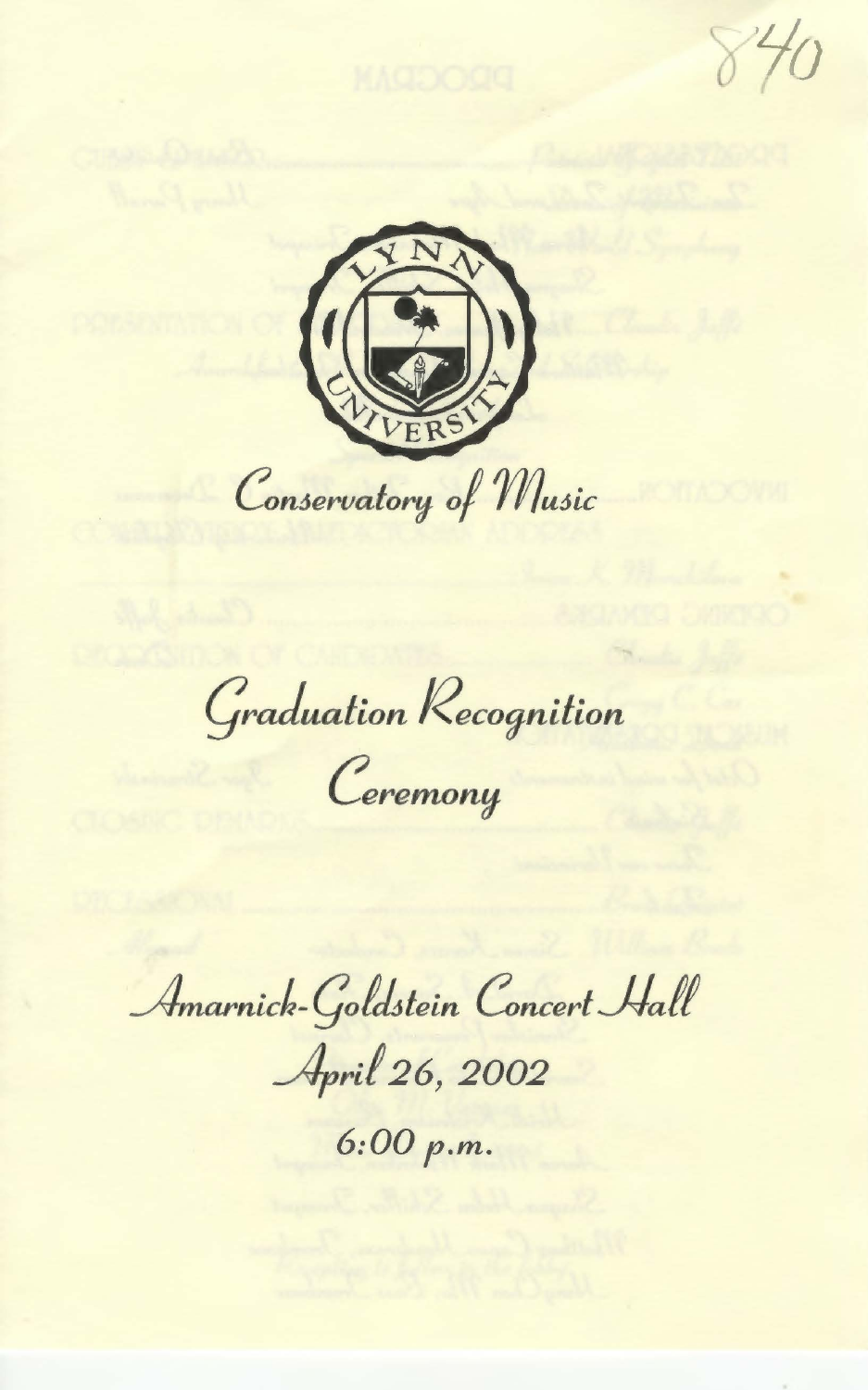## **DDOCDAM**

PROCL&SIONAL Communication of Brass Quintet Jwo Irumpet Junes and Ayre Henry Purcell Aaron Mark Mahnken, Irumpet Shayna Helen Schiller, Trumpet Nelly Juarez, French Horn Matthew Canon Henderson, Trombone

Long J. Trieu, Tuba

University Chaplain

OPENING REMARKS Claudio Jaffé  $\mathcal{D}_{\text{ean}}$ 

MUSICAL PRESENTATION Octet for wind instruments Sinfonia Jema con Variazioni

Finale

Jgor Stravinski

Simon Kovacs, Conductor David A. Suarez, Flute Stanislav Pomerants, Clarinet Sourideth Lobo Ratana, Bassoon Heidi Kristensen, Bassoon Aaron Mark Mahnken, Irumpet Shayna Helen Schiller, Trumpet Matthew Canon Henderson, Trombone Hong Chen Ma, Bass Trombone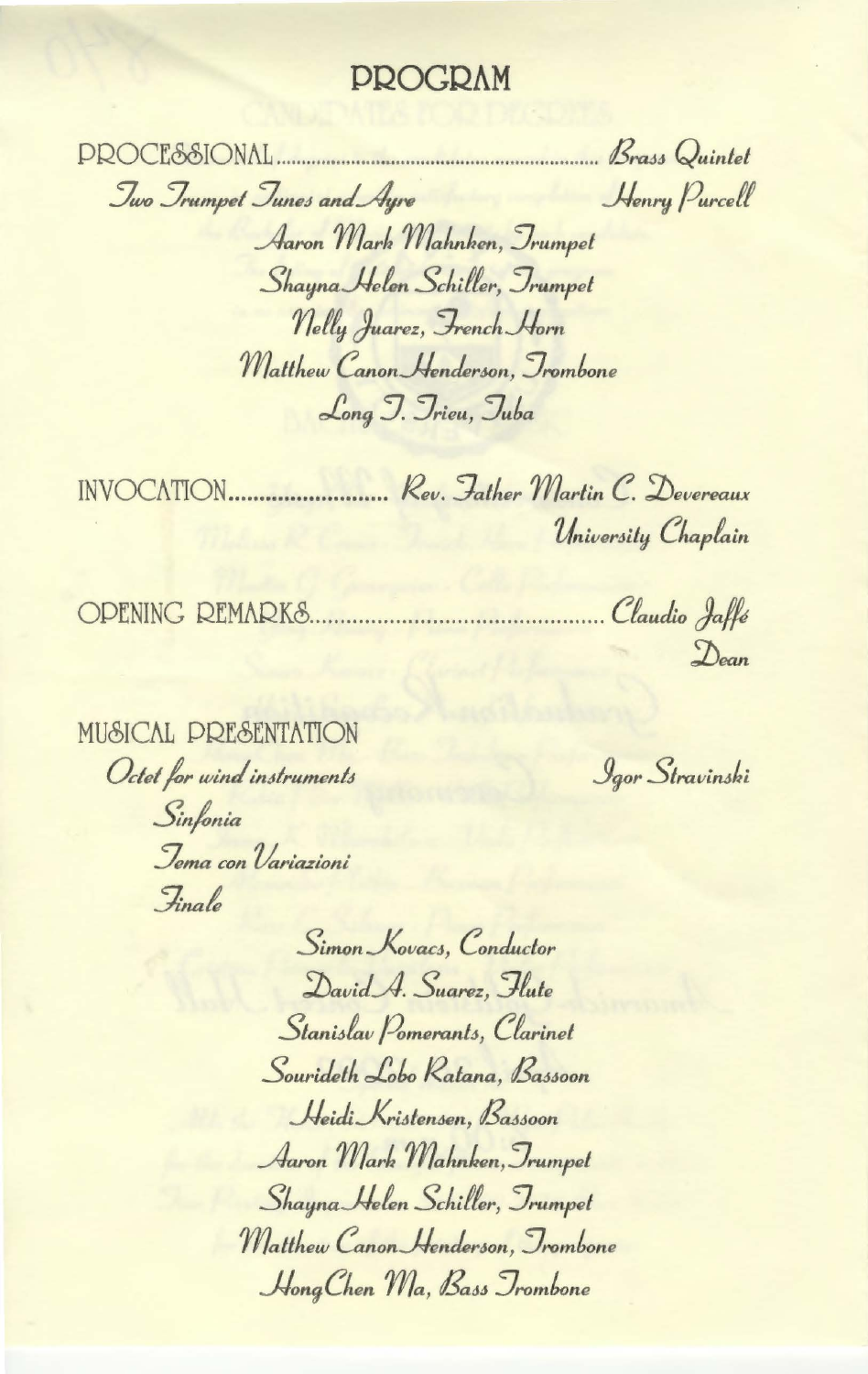Dean of Musicians New World Symphony

Award for Excellence in Jeaching and Scholarship Student Awards Special Recognition

CONSERVATORY VALEDICTORIAN ADDRESS *Srena K. Momchilova* 

RECOGNITION OF CANDIDATES........................... Claudio Jaffé Gregg C. Cox Academic Dean

Almand William Brade

> Presenter of Candidates Olga M. Vazquez Music Dean Assistant

Reception to follow in the lobby.